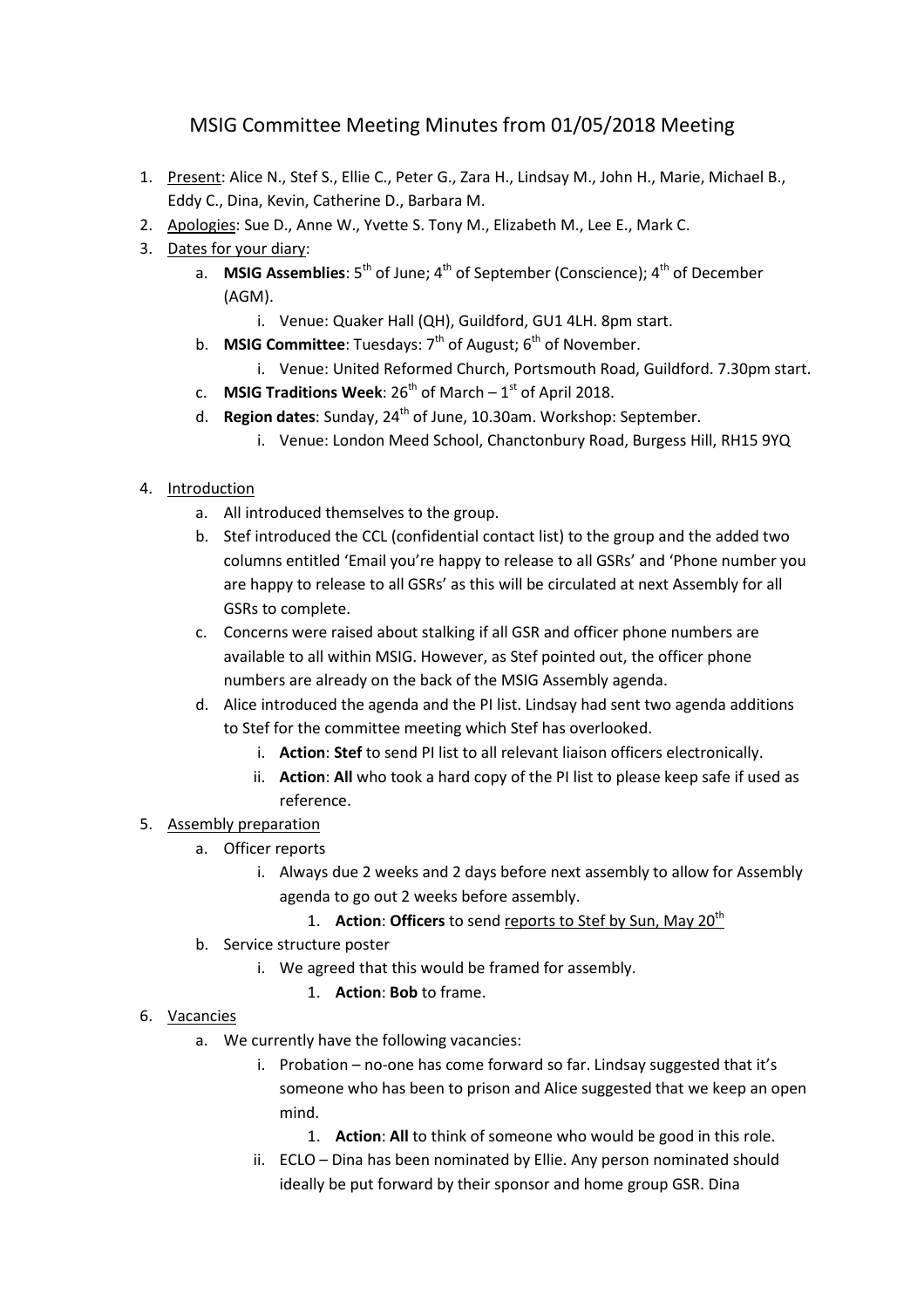introduced herself to the group: Dina came to AA 9 years ago and has been sober for the past 7 years. Her home group is Guildford Wednesday Step and Dina is GSR at this group. She has done tea service, greeting, literature and secretary. Dina is also helping the Vice Chair with WTF cards and flyers for workshops and is familiar with the traditions. Dina is looking forward to taking on this service position as she is a graphic designer (currently not working as such) by training and doesn't have much experience with web design. As Ellie will support her and sponsor her into the role this is a good opportunity for Dina to gain experience. Ellie is confident that Dina will do a good job in the role and pointed out that it's refreshing that both the service position and the candidate will benefit from Dina filling the role.

- 1. Alice confirmed that Ellie will be available to assist Dina.
- 2. Alice confirmed that Dina will stand for election as ECLO at assembly in June.
	- a. **Action**: **Dina** to prepare a brief AA CV to present to Assembly.
- iii. Treasurer we need to vote Tony's replacement in at the September Assembly.
	- 1. **Action**: **Alice** and **Tony** to discuss.
- iv. Region rep Kevin is rotating out in September. He has spoken to a few people.
	- 1. **Action**: **Alice** to send an email to all GSRs before the Assembly agenda goes out on Tue, May 15 $^{\text{th}}$ .
- 7. Maximizing participation during Committee and Assembly
	- a. We agreed that too much time at Assembly was given to officers and it was suggested that the chair limits the time per officer, selects certain officers for each Assembly and that we change the order of the agenda and officers are moved to the end (and GSR forum nearer start). Alice said that she grew more interested in Intergroup in her early sobriety as a result of hearing interesting news from Officers. Barbara pointed out that no-one ever complains when officers don't speak. Eddy added that it seems most important that GSRs speak and that officers can always answer questions if there are any.
	- b. In terms of engaging GSRs at Assembly it was suggested that perhaps we have a couple of guest speakers that would be of interest to the GSRs to start the GSR forum. However, as Catherine pointed out, we need to distinguish between workshops, Assembly and GSR forum.
	- c. Michael suggested that we speak about sponsoring service members into their roles. Michael referenced a treasurer at his group who wasn't sponsored in and Alice referred to the AA Structure handbook.
	- d. Peter shared that there are two meetings in the UK now that are offering contactless payment for Tradition 7; apparently their takings have increased by 30%. Peter suggested that we ask the treasurer from this meeting to speak at Assembly.
	- e. John suggested that a GSR speaks at Assembly about their experience what's the role and how are they finding it.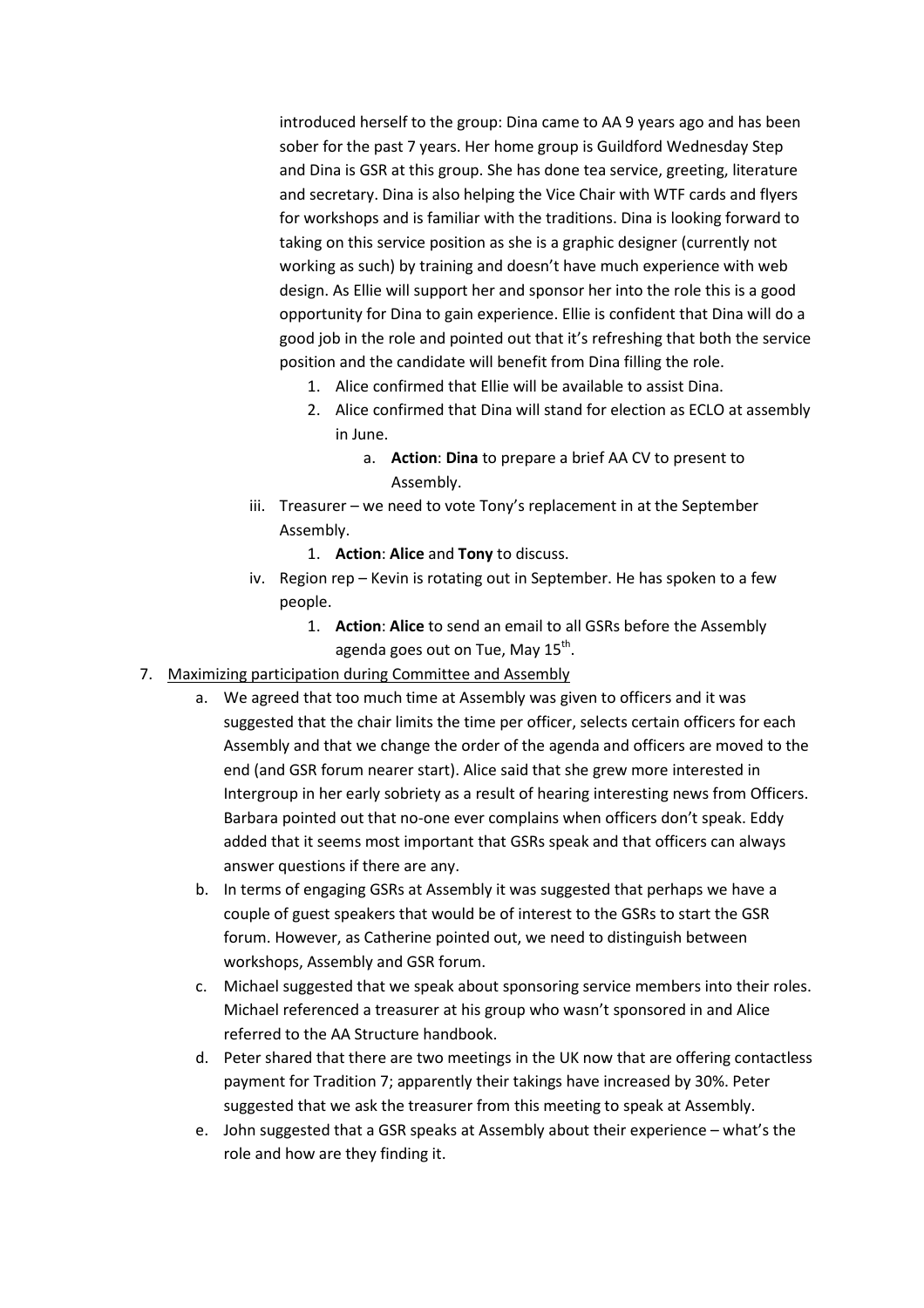- i. **Action**: **Alice** to consider whether to pursue this new agenda (i.e. guest speakers to kick off the GSR forum) for Assemblies in the future.
- ii. **Action**: **Alice** to consider who will provide an officer report at June Assembly based on who didn't have a chance to speak at last Assembly.
- iii. **Action**: **Stef** to move GSR forum closer to the beginning of the Assembly agenda.
- iv. **Action**: **Stef** to ask GSRs to send her agenda items within 48 hours of Assembly when sending out the agenda.
- f. We discussed how we can engage GSRs further in how to work with prisons, schools, Share, etc. and Michael suggested that in the longer term we may be able to put Forums on the website for discussions and take topics from there to assembly.
	- i. **Action**: **Dina** and **Ellie** to consider what this may look like.
- g. PI meetings other Intergroups have separate PI meetings but MSIG doesn't.
	- i. **Action**: **PI**, **Health**, **Schools**, **Prisons**, and **YP** to consider whether they would like to have the last 30 minutes of each committee meeting to themselves?
- 8. AAmail.org and MSIG website purpose
	- a. The York website currently has a page for MSIG from which we previously linked to our page. However, we should not have an outside link on the National website, so we need to remove the link and instead guide people to our website via a search engine. Ellie is trying to get access to do this but hasn't been granted it by the York web masters yet; support seems to be sporadic.
	- b. We are hoping to move to aamail.org email extensions in the future, but we need to feel confident in GSO support for this.
		- i. **Action**: **Ellie** to feed back to Dina.
	- c. Alice received an email from one GSR suggesting that the existence of a MSIG website might be confusing to the newcomer given that the nationwide AA website exists and the MSIG website doesn't list meeting across intergroup borders. It was suggested that we continue to raise awareness of the website through the tent card which Ellie last distributed at March Assembly. If the GSR wishes, the purpose of out our local website may be discussed in our September Assembly Conscience meeting. Ellie and Alice have made very slight adjustments, which signpost newcomers clearly to the national website.
	- d. GDPR
		- i. York is looking at this currently and will advise.
	- e. York's website hosts all officers contact details and each of us can have access to this list. York will provide a password once each of us has submitted a signed form.
		- i. **Action**: **Alice** to send Stef the form to circulate.
- 9. PI and Health Wallets
	- a. Alice informed Committee that she had authorised the printing of wallets for use in all PI activities. These wallets are modelled on a version that Chiltern & Thames Intergroup use for distributing PI relevant information to any professionals. Yvette showed them to us at Committee in February, and Committee liked them. However ideally we would seek GSR approval, and not doing do in March was an oversight by Alice. Alice made an executive decision to go ahead with the printing of 1000 wallets, so that Yvette can present her initiative that involves groups, to the GSR's in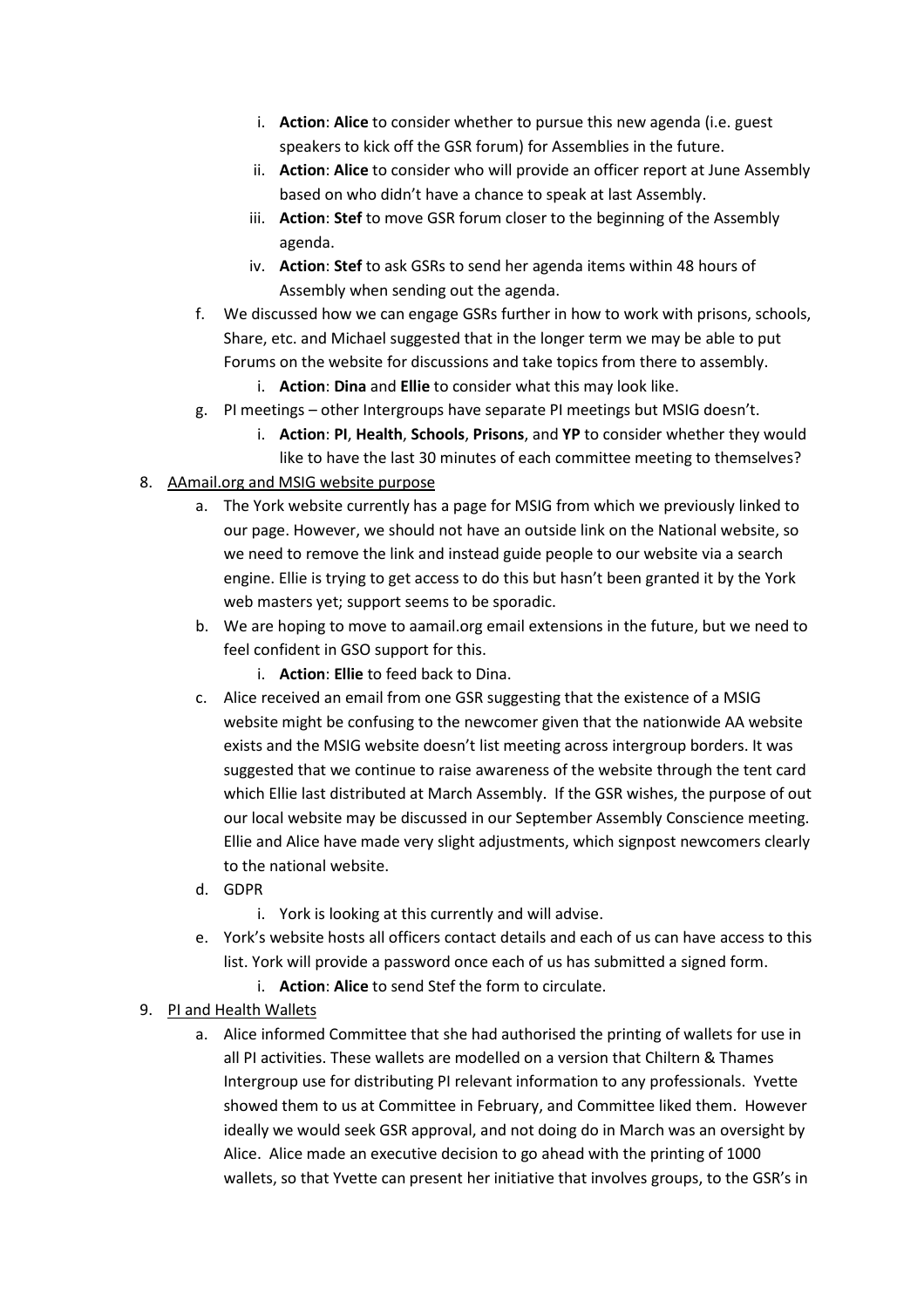June. In addition to Yvette's initiative, she based her decision on these wallets being available for all MSIG Liaison Officers to use in their PI work and also that the GSR's have shown an interest in spending money locally on passing the message of AA.

- i. **Action**: Alice to inform GSRs at June Assembly.
- 10. Officer update
	- a. For assembly the agenda will include the officers' written reports and alternating officers will present highlights at the assembly.
		- i. **Action**: **Alice** to decide who will speak at June Assembly and to contact them.
	- *b. Lindsay Share* 
		- i. Lindsay has a list of all groups that subscribe to Share magazine from York and this list contains 78 groups which is impossible as MSIG only has 68 groups.
			- 1. **Action**: **Alice** to provide Lindsay with list from WTF cards to reconcile.
		- ii. Lindsay asked the committee whether she should continue to visit meetings that don't subscribe to Share and leave them some copies. Alice responded that this is a decision for GSRs and to raise it at next Assembly. The cost associated to visit all groups in MSIG is £500 in fuel money.
			- 1. **Action**: **Stef** to put on agenda for June Assembly.
		- iii. Alice shared that she had visited a meeting where members were asked to pick a Share topic randomly from a bag and could then to submit an article on the topic to Share magazine.
		- iv. Meeting in a Pocket (MIAP) we clarified that the minutes from the 154<sup>th</sup> Assembly (December '16) stated that 'the MIAP will be sold (to groups) from now on at 60p a copy with the residual being held by Lindsay'. We also recalled that PI and Health are to receive them for free for PI purposes, in particular treatment centres even though this wasn't explicitly stated in the minutes from the 154<sup>th</sup> Assembly.
		- v. Only one GSR has actually requested more copies so far which would indicate that GSRs don't want them. All around the table however found them very useful and feel that GSRs are just not being very proactive in requesting them. Some also felt that they should be provided free of charge as GSRs are more likely to take them.
		- vi. We agreed that we would print 1,000 additional copies and announce at June Assembly that if GSRs want them at 60p each to contact Lindsay. They will continue to be free for PI and health. Costs for printing will be approx. £500.
			- 1. **Action**: **Lindsay** to confirm costs and arrange printing.
			- 2. **Action**: **Stef** to add to June Assembly agenda.
	- *c. Peter Convention* 
		- i. Overall convention preparation is in a good place. Peter is waiting for one last speaker to confirm.
		- ii. There will be Alanon participation and Archives will have a display in the adjoining hall.